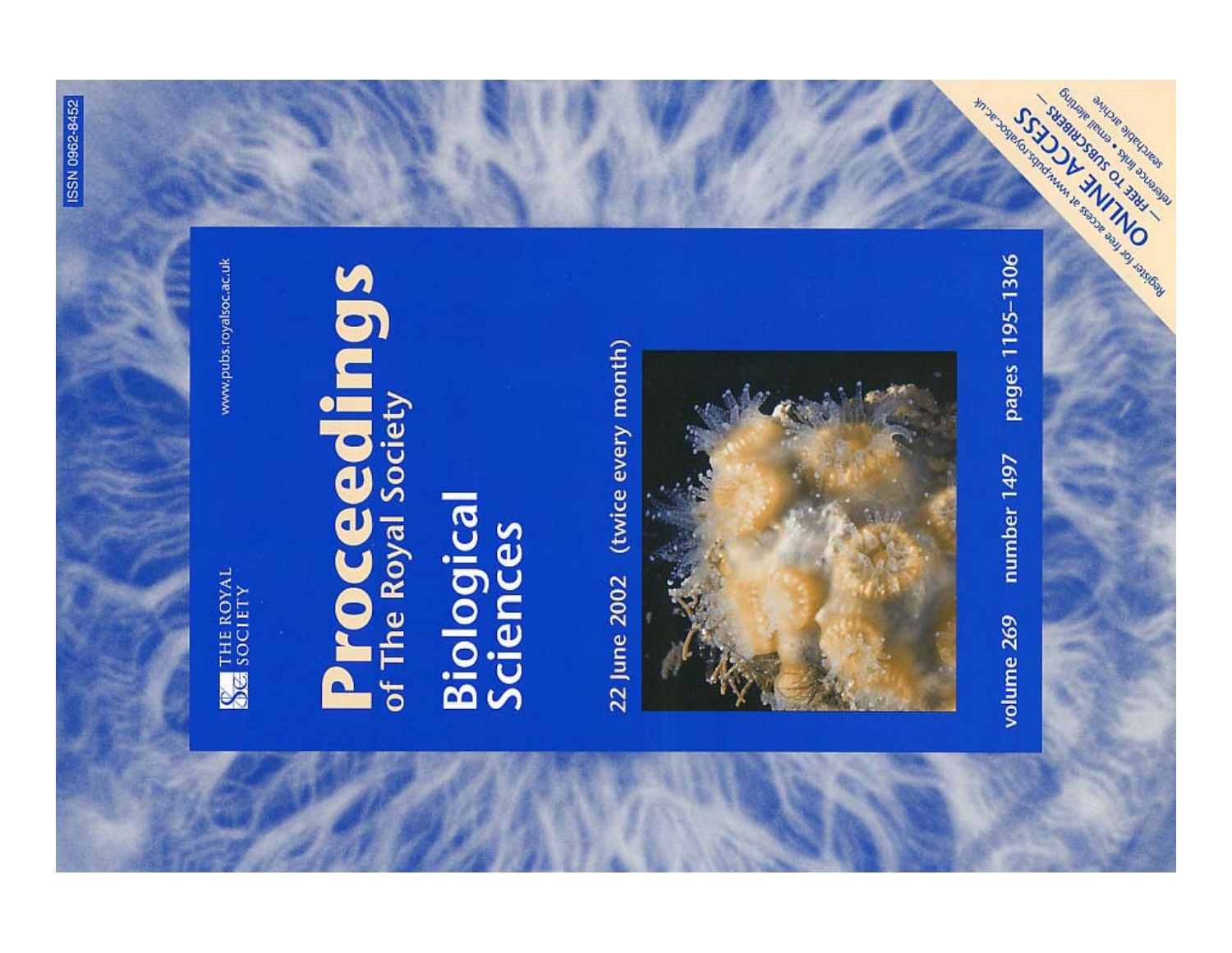

## Endolithic algae: an alternative source of photoassimilates during coral bleaching

### **Maoz Fine and Yossi Loya** \*

Department of Zoology, George S. Wise Faculty of Life Sciences, Tel Aviv University, Ramat Aviv, 69978, Israel

Recent reports of worldwide coral bleaching events leading to devastating coral mortality have caused alarm among scientists and resource managers. Differential survival of coral species through bleaching events has been widely documented. We suggest that among the possible factors contributing to survival of coral species during such events are endolithic algae harboured in their skeleton, providing an alternative source of energy. We studied the dynamics of photosynthetic pigment concentrations and biomass of endoliths in the skeleton of the encrusting coral *Oculina patagonica* throughout a bleaching event. During repeated summer bleaching events these endolithic algae receive increased photosynthetically active radi ation, increase markedly in biomass, and produce increasing amounts of photoassimilates, which are translocated to the coral. Chlorophyll concentrations and biomass of endoliths were  $4.6 \pm 1.57$  and  $1570 \pm 427$  µg cm<sup>-2</sup> respectively, in skeletons of relatively healthy colonies (0–40% bleaching) but up to  $14.8 \pm 2.5$  and  $4036 \pm 764$  µg cm<sup>-2</sup> endolith chlorophyll and biomass respectively, in skeletons of bleached colonies (greater than 40% bleaching). The translocation dynamics of <sup>14</sup>C-labelled photoassimilates from the endoliths to bleached coral tissue showed significantly higher <sup>14</sup>C activity of the endoliths harboured within the skeletons of bleached corals than that of the endoliths in non-bleached corals. This alternative source of energy may be vital for the survivorship of *O. patagonica*, allowing gradual recruitment of zooxanthellae and subsequent recovery during the following winter.

**Keywords:** corals; *Oculina patagonica*; bleaching; endolithic algae; <sup>14</sup>C

### **1. INTRODUCTION**

A central feature of shallow-water coastal ecosystems is the predominance of symbioses between invertebrates and dino flagellate microalgae (zooxanthellae) (Odum & Odum 1955). Zooxanthellae photosynthesize while residing inside their hosts, continuously transferring to them up to 95% of their photosynthetic products (Muscatine 1990), thereby contributing to a variety of nutritional require ments, such as maintenance, synthesis of new cells, skel etal matrix, mucus, deposition of calcium carbonate, and the storage of energy-rich compounds for coral repro duction (Muscatine & Cernichiari 1969; Crossland *et al*. 1980*a*,*b*; Muscatine *et al.* 1981, 1984; Rinkevich & Loya 1983, 1984; Kellogg & Patton 1983; Stimson 1987; Rink evich 1989). Thus, when the coral loses its zooxanthellae, it loses its main energy resource, putting at risk its essential biological functions (Hoegh-Guldberg 1999; Wilkin son 1999, 2000). Reduced proteins and lipids (Porter *et al.* 1989; Michalek-Wagner & Willis 2001), lowered growth rate (Goreau & Macfarlane 1990), lower calcification and repair capabilities (Glynn 1993; Meesters & Bak 1993) and termination of gametogenesis (Szmant & Gassman 1990; Ward 2000; Fine *et al.* 2001) have all been reported following reduction in zooxanthellae densities (bleaching). Coral bleaching, the disruption of the sym biotic association between coral hosts and their symbiotic photosynthetic algal endosymbionts, is often linked to elevated seawater temperature (Glynn 1991, 1993; Brown 1997; Hoegh-Guldberg 1999) and high solar irradiance (Jokiel 1980; Lesser *et al.* 1990; Gleason & Wellington

1993; Glynn 1993). It threatens coral reefs throughout the world, causing mortality and, in some cases, local extinctions (Wilkinson 1999; Hoegh-Guldberg 1999). However, some coral species have been shown to survive severe bleaching events (Glynn 1993; Brown 1997; Hoegh-Guld berg 1999; Wilkinson 2000; Loya *et al.* 2001), leading to major structural shifts in some coral communities (Glynn 1993; Brown 1997; Ostrander *et al.* 2000; Loya *et al.* 2001). One of the most intriguing questions being asked by coral reef researchers is why some coral species, mostly of massive and encrusting growth forms, survive bleaching events, while others do not. The Mediterranean encrusting coral *Oculina patagonica* is one such surviving species. Although 80–90% of *O. patagonica* colonies along the Israeli coast bleach annually, more than 90% of the bleached colonies recover (Kushmaro *et al.* 1996, 1998).

During bleaching events of *O. patagonica*, we observed that 2–3 weeks after the onset of bleaching, green/red pig ments of phototrophic endoliths become visible through the transparent coral tissue. The presence of these endolithic dwellers has been described in many scleractinians, especially massive and encrusting coral species (Highsmith 1981; Shashar & Stambler 1992; Shashar *et al.* 1997). The endolithic filamentous algae, usually siphonaceous chlorophytes of the genus *Ostreobium* (Jeffrey 1968; Lukas 1974; Le Campion-Alsumard *et al.* 1995), can appear as dense green bands or zones within the coral skeleton, under neath its tissue (Highsmith 1981). Odum & Odum (1955) suggested that endolithic algae are major contributors to the primary productivity of the coral reef. Kanwisher & Wainwright (1967) did not support this assumption, showing only slight oxygen production by these algae. Schlichter et al. (1995) were the first to demonstrate translocation of endolithic photoassimilates to the coral tissue,

<sup>\*</sup>Author for correspondence (yosiloya@post.tau.ac.il).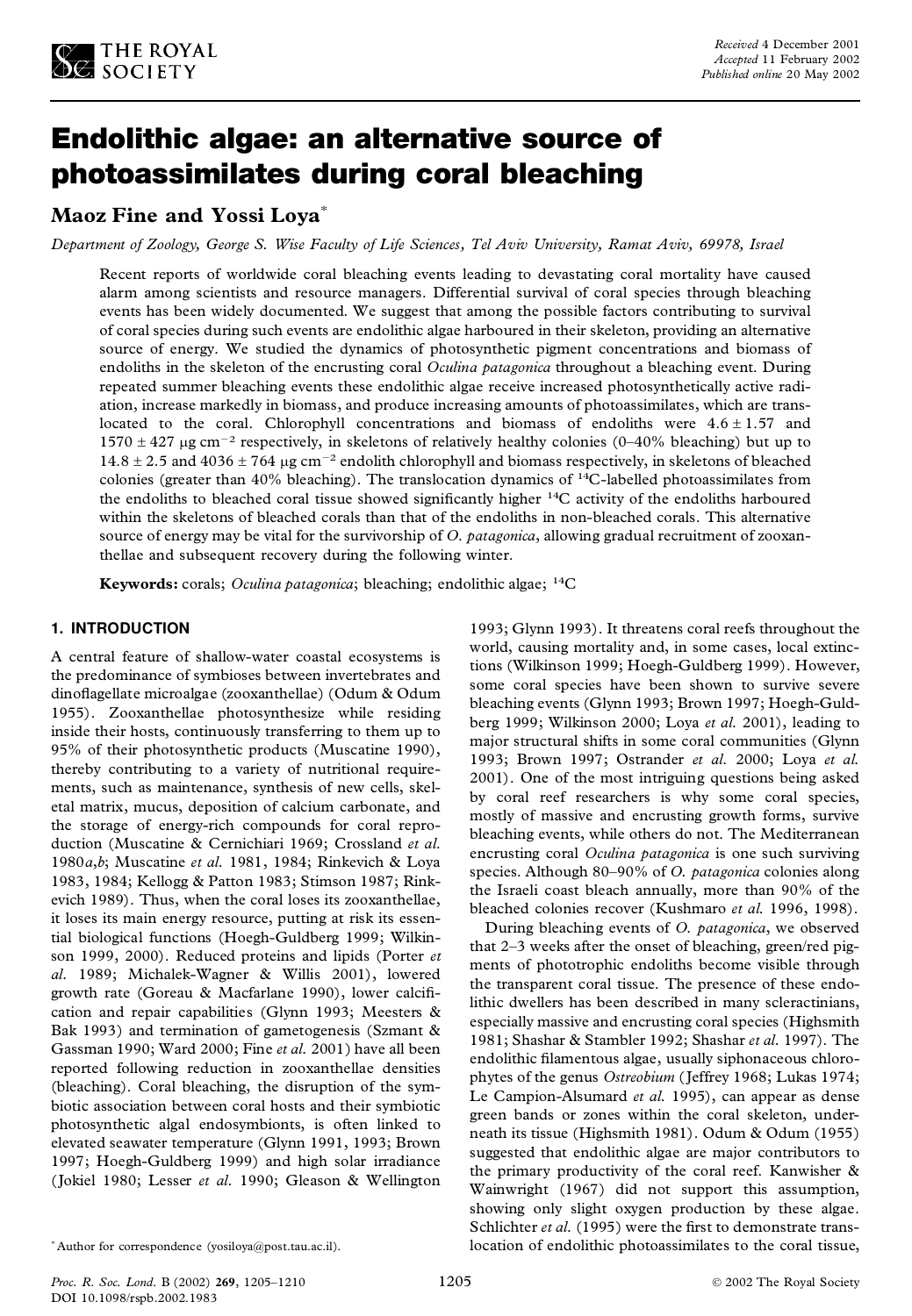and contribution to growth, in the azooxanthellate coral *Tubastrea micranthus*. In a later study, Schlichter *et al.* (1997) studied the trophic potential of *Ostreobium quekettii* in two zooxanthellate coral species (*Mycedium elephantotus* and *Leptoseris fragilis*), pointing out their role in nutrient recycling and suggesting a minor importance in compari son with the contribution of zooxanthellae. Less than 5% of the photosynthetically active radiation (PAR) is able to penetrate and reach the zone of the green algae (Halldal 1968; Shibata & Haxo 1969; Schlichter *et al*. 1997), due to the absorbance by the unicellular endosymbiotic algae (zooxanthellae) and the inorganic skeleton itself (Kanwisher & Wainwright 1967). Three major factors appear to affect the intensity of light available to *Ostreobium* living within coral skeletons (Highsmith 1981): (i) 98% absorption of the incidental light by the zooxanthellae in the coral tissue; (ii) internal architecture of corals' skeleton, which affects the light transmission; and (iii) water depth. Low light intensities are expected to result in very low photosynthesis of the endolithic algae (Shashar & Stambler 1992). During bleaching, however, the loss of the shading effects of the zooxanthellae allows much higher light intensities to penetrate the skeleton, which can result in higher production of photoassimilates.

We studied the dynamics of photosynthetic pigment concentrations and biomass of the endoliths harbouring the skeleton of *O. patagonica*, and translocation of photoassimilates to the coral tissue, throughout a bleaching event and at different stages of bleaching.

### **2. MATERIAL AND METHODS**

### (**a**) *Endolith pigments and biomass*

Fresh coral cores ( $r = 0.5$  cm, 0.5 cm thick) at different levels of bleaching were collected  $(n = 37 \text{ and } 32 \text{ for pigment extrac-}$ tion and biomass quantification from the endoliths respectively). Determination of the rate of bleaching was performed by visual estimation of paleness before collection, followed by quantification of chlorophyll concentrations in the coral tissue. In each core, the tissue was removed from the imperforate skeleton using a WaterPik (Fort Collins, CO) and the skeleton was further cleaned using a brush, and inspected for tissue or zooxanthellae remnants. Extraction of the photosynthetic pigments from the tissue was by centrifugation of the resulting volume of tissue, zooxanthellae and seawater, whereas pigment extraction from the skeleton was carried out after grinding it using a stone mill. The skeleton powder containing endolithic algae, and the pellet containing the zooxanthellae, were individually assayed for chlorophyll by extraction in cooled 90% acetone overnight. The extracted chlorophyll was quantified spectrophotometrically. Chlorophyll *a* concentration was calculated using the equations of Jeffrey & Humphrey (1975).

To quantify biomass of endolithic algae within *O. patagonica* skeletons, the cleaned skeleton cores were dissolved in 7.5% nitric acid (v/v). The organic residues comprising the endoliths and the corals' organic matrices were dried overnight at 50 °C and weighed. In view of the thin tissue and thin skeleton, chloro phyll concentration and biomass were calculated per unit of surface area  $(cm<sup>-2</sup>).$ 

### (**b**) *Pigments in partly bleached colonies*

Partly bleached colonies (where distinct areas of healthy, paled and totally bleached sections could be observed) were collected  $(n = 5)$ , photographed and the tissue was removed from the skeleton using a WaterPik. The bare skeleton was re-photo graphed. We compared pigmentation of the skeleton (resulting from the endolithic algae) at different bleaching stages of the tissue.

### (**c**) *Translocation of photoassimilates*

To study translocation of photosynthetic products from the endolithic algae harboured in bleached and non-bleached *O. patagonica* skeletons to the coral tissue, totally bleached  $(n = 15)$  coral colonies were removed, including their substrate. We drilled a narrow hole (5 mm in diameter) underneath the coral skeleton up to the pigmented layer of the endoliths (figure 1). A <sup>14</sup>C-labelling cylinder (see Oren *et al.* 1997) was attached over the hole to enable point labelling of the endoliths in a restricted area. The colonies were then returned to their original location underwater (2–5 m depth), and the <sup>14</sup>C was injected into the cylinder (final concentration 0.01  $\mu$ Ci ml<sup>-1</sup>) for an incubation period of  $24 h$  ( $14 L : 10 D$ ). At  $24$ ,  $36$  and  $60 h$  after incubation (after the <sup>14</sup>C-labelling cylinder was removed), the coral tissue was removed from the skeleton using a WaterPik and the resulting volume was centrifuged to separate the tissue from the seawater. The skeleton was further cleaned of possible tissue remnants using a brush, and ground using a stone mill. Each sub-sample was acidified with 0.1 M HCl and left in a fume hood for 4 h to ensure that there was no remaining carbon dioxide. Tissue and skeleton powder were individually placed in a plastic vial and 8 ml of hydrogen peroxide (30%) was added in order to digest the tissues or organic components of the skel eton. After complete digestion (24 h), two replicates of 0.5 ml from each vial were sampled. Five millilitres of Biodegradable Counting Scintillation cocktail (BCS, Amersham) were added to each sample and <sup>14</sup>C activity was determined by a liquid scintillation counter (Packard & Tri-Carb 1500). Residual seawater after separation of the tissue showed negligible <sup>14</sup>C activity and thus was not added to the total tissue activity.

To study the tissue effect on the endoliths' <sup>14</sup>C incorporation within the coral skeleton, excluding the tissue (and possible zoo xanthellae remnants) effect, a similar procedure was performed on nine bleached and nine healthy colonies, except that in this experiment the colonies were incubated after removal of their tissues. The clean skeletons, including the endolithic algae, were <sup>14</sup>C-incubated *in situ* for 24 h and sampled 12, 36 and 60 h after incubation*.*

Nine healthy colonies were labelled by mounting a labelling cylinder on the coral tissue (Oren *et al*. 1997) in order to com pare the <sup>14</sup>C incorporation of the endolithic algae with that of the zooxanthellae.

Dark controls (incubation in the dark,  $n = 9$ ), to prove light dependency of <sup>14</sup>C incorporation, were set by shading the colonies with 40 cm  $\times$  40 cm black Plexiglass *in situ*.

### **3. RESULTS**

### (**a**) *Photosynthetic pigments and biomass*

Increasing bleaching (paleness) of the cores and a decrease in chlorophyll concentrations in the coral tissue produced an exponential increase in chlorophyll concentrations in the skeletons (figure  $2a$ ,  $R^2 = 0.942$ ). Cores at low bleaching levels, with more than  $4 \mu g \text{ cm}^{-2}$  chlorophyll in their tissue (corresponding to less than 40% bleaching), had an average chlorophyll concentration in their skeleton of only  $4.6 \pm 1.57 \text{ µg cm}^{-2}$  ( $n = 24$ ), whereas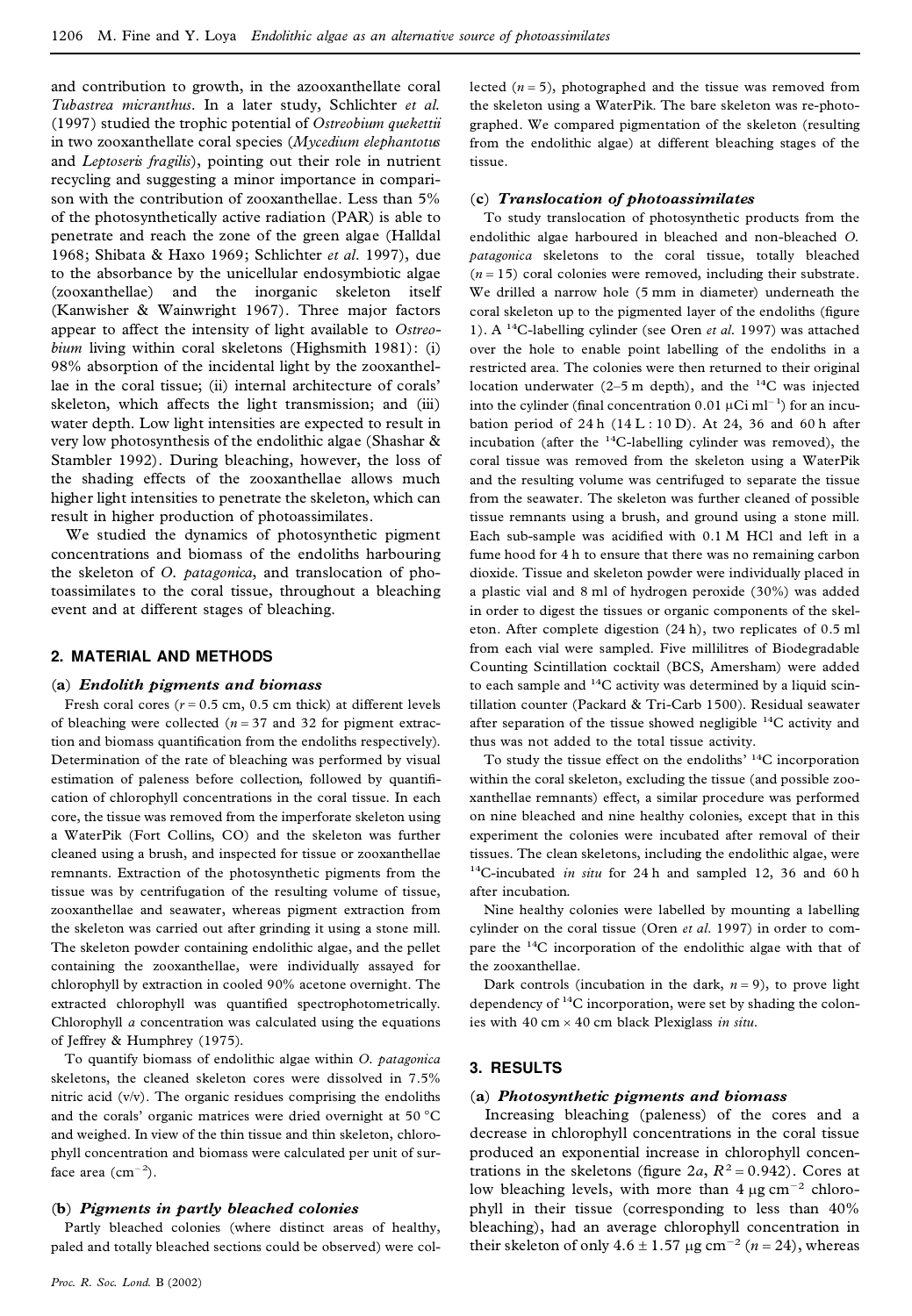

Figure 1. *Oculina patagonica*, schematic diagram of <sup>14</sup>C-labelling technique in bleached colonies.



Figure 2. Dynamics of endolithic algae in *O. patagonica* skeletons during bleaching (levels of bleaching presented as chlorophyll *a* concentration in the coral tissue). (*a*) Chlorophyll concentration in the skeleton (originating from the endolithic algae)  $(n = 37)$ ; and  $(b)$  biomass of endolithic algae in coral skeletons at different bleaching levels (*n* = 32).

the average chlorophyll concentration in the skeleton of cores with less than 4  $\mu$ g cm<sup>-2</sup> chlorophyll in their tissue (corresponding to more than 40% bleaching) was  $14.8 \pm 2.51$  µg cm<sup>-2</sup> (*n* = 13). Endolith biomass increased following a decrease in tissue chlorophyll concentrations (figure  $2b$ ), at a tissue chlorophyll concentration range of  $8-16 \mu g \text{ cm}^{-2}$  (corresponding to 0–20% bleaching), biomass values were up to 1012  $\mu$ g dry weight cm<sup>-2</sup>. At a chlorophyll concentration range of  $4-6 \mu g \text{ cm}^{-2}$ (corresponding to 30–40% bleaching), biomass values ranged between 1403 and 2287  $\mu$ g dry weight cm<sup>-2</sup>, and at a tissue chlorophyll concentration of less than

 $4 \mu$ g cm<sup>-2</sup> (greater than  $40\%$  bleaching), biomass values were up to  $4612 \mu$ g dry weight cm<sup>-2</sup> (figure 2*b*).

### (**b**) *Partly bleached colonies*

After removal of the tissue from partly bleached colonies (figure 3), the skeleton under the zooxanthellate tissue  $(Z_1)$  was completely white  $(Z_2)$ , whereas the skeleton under a bleached zone a few weeks old was heavily green pigmented, the pigment originating from the chlorophyll of endolithic algae. Under recently bleached areas (1–3 weeks), various levels of pigmentation were observed.

### (**c**) *Translocation of photoassimilates*

<sup>14</sup>C activity of the endoliths harboured within the skel etons of bleached corals  $(n = 15)$  was significantly higher than that of the endoliths in non-bleached corals  $(n = 9)$ (two-way ANOVA,  $p_3 < 0.001$ ; figure 4 (S)). This result is consistent with the <sup>14</sup>C activity found in endoliths from bleached  $(n = 9)$  and non-bleached  $(n = 9)$  healthy colonies that were incubated after removal of their tissue (two way ANOVA,  $p_3 < 0.001$ ; figure 4 (SO)). Note that <sup>14</sup>C activity in (SO) was higher than that of corals incubated including their tissue (S).

<sup>14</sup>C activity recorded in the tissues of healthy non bleached  $(n = 9)$  colonies (incorporated by the zooxanthellae; figure  $4a$  (T)) was  $4-6$ -fold higher than the activity recorded in their skeleton (incorporated by the endolithic algae  $(S)$ ), but only 1.5–3.5-fold higher than the activity recorded in skeletons of bleached  $(n = 15)$  colonies (figure 4*b* (S)).

Skeletons of bleached corals (figure 4*a* (S)) showed a significant decrease in  $^{14}C$  activity, correlated with time  $(r^2 = -0.92, p < 0.001)$ , while <sup>14</sup>C activity in their tissues (t) increased consistently and significantly  $12$ ,  $36$  and  $60$  h after incubation ( $r^2 = 0.97$ ,  $p < 0.001$ ; figure 4*b*).

By contrast, <sup>14</sup>C activity in healthy non-bleached skel eton (figure  $4a$  (S)) and tissue (figure  $4a$  (T)) was largely constant 12, 36 and 60 h after incubation. The same con stant pattern of <sup>14</sup>C activity was recorded in skeletons of bleached and non-bleached corals that were incubated after removal of their tissue (figure  $4$  (SO)).

Dark control experiments demonstrated light-depen dency of <sup>14</sup>C incorporation by the endoliths, with incor poration in the dark being less than 20% of that in the light.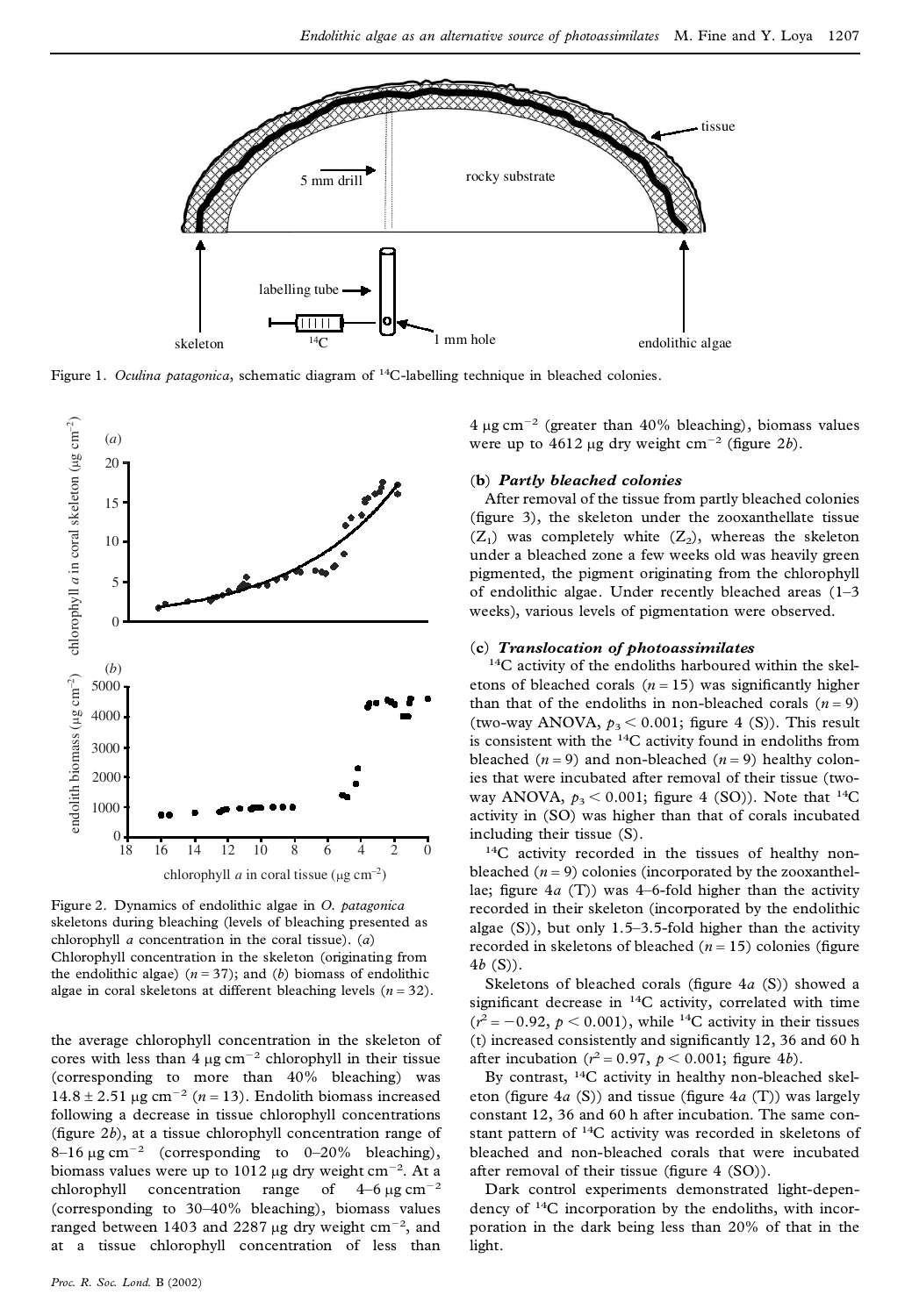

Figure 3. Distribution of endolithic algae during bleaching of the coral *O. patagonica* demonstrated on the same colony before and after removal of the tissue. (*a*) Prior to removal of the tissue, distinct stages of bleaching and tissue condition can be observed. Z<sub>1</sub>, area of healthy coral tissue; RB, an area of recently bleached and transparent coral tissue revealing skeleton free of pigmented endoliths; EA, an area of coral that was bleached for three weeks, showing the heavily pigmented endoliths beneath the transparent coral tissue. (*b*) After removal of the tissue, the endoliths condition can be detected and related to the pre-removed tissue condition.  $Z_2$ : after removal of the living coral tissue from area  $Z_1$ , no pigments were observed in the skeleton beneath the previously healthy tissue. Scale bar, 1 cm.



Figure 4. *Oculina patagonica*: <sup>14</sup>C activity of labelled photoassimilates recorded in the tissue (T), organic components of skeletons (S) and organic components of skeletons from colonies that were incubated after removal of their tissue (SO) 12, 36 and 60 h after incubation. (*a*) Healthy non-bleached colonies; (*b*) bleached colonies.

### **4. DISCUSSION**

Much attention has been focused on bleaching in scler actinian corals due to mass mortality and local extinction, associated with large-scale bleaching episodes (Brown 1997; Glynn 1991, 1993; Hoegh-Guldberg 1999; Wilkin son 1999, 2000). However, bleaching may not always result in mortality (Hoegh-Guldberg 1999). In the present study we demonstrate that one of the mechanisms potentially assisting coral's survival through bleaching events may be the bloom of endolithic algae in the coral skeleton, with an increase in PAR penetrating it. Light levels set

the upper restriction on photosynthesis within the coral skeleton (Kanwisher & Wainwright 1967). In a healthy (non-bleached) colony, PAR reaching the endoliths within the coral skeleton is extremely low, because it is largely absorbed by the zooxanthellae, the coral tissue and the skeleton itself (Kanwisher & Wainwright 1967). However, during bleaching, with the loss of the zooxanthellae, absorbance of light by the coral tissue is low, allowing an increasing amount of PAR to reach the coral skeleton, resulting in a marked increase in biomass of the endolithic algae and increased production of photoassimilates. Photoassimilates released from the phototrophic endoliths reach the coral tissue, and due to the uptake of dissolved organic substances by the coral tissue, the photosynthesis products can be used (Schlichter *et al.* 1995). In the present study, translocation of photoassimilates from the coral skeleton (produced by the endolithic algae) to the tissue of bleached corals is revealed from the decreasing  $14C$  activity, over time, in the skeletons (figure  $4b$  (S)) and increasing <sup>14</sup>C activity in the tissues (figure 4*b* (T)).

The rapid increase in biomass and chlorophyll concentration of the endoliths through increasing light intensities  $(figure 2)$  demands light acclimation capabilities from these algae, which usually inhabit very dark environments underneath the coral tissue (Shashar & Stambler 1992). While the energetic contribution of zooxanthellae to coral tissue decreases with increased bleaching, the contribution of the phototrophic endoliths increases. The translocation of endolith photoassimilates as an alternative energy source in these corals may explain the low mortality of *O. patagonica* following bleaching events. Schlichter *et al.* (1997) proposed that the coexistence of corals and endolithic algae is mutualistic ectosymbiosis. This symbiosis may be advantageous to the coral over endosymbiosis with zooxanthellae, during periods of environmental change (e.g. elevated seawater temperature). This advantage may be because the endoliths inhabit protected environments within the coral's skeletal compartments (Shashar *et al.* 1997) and thus are isolated from the ambient water. While this source of energy is nutritionally less important than the zooxanthellae (Schlichter *et al.* 1997), and is insuf ficient for sexual reproduction (Fine *et al.* 2001), it may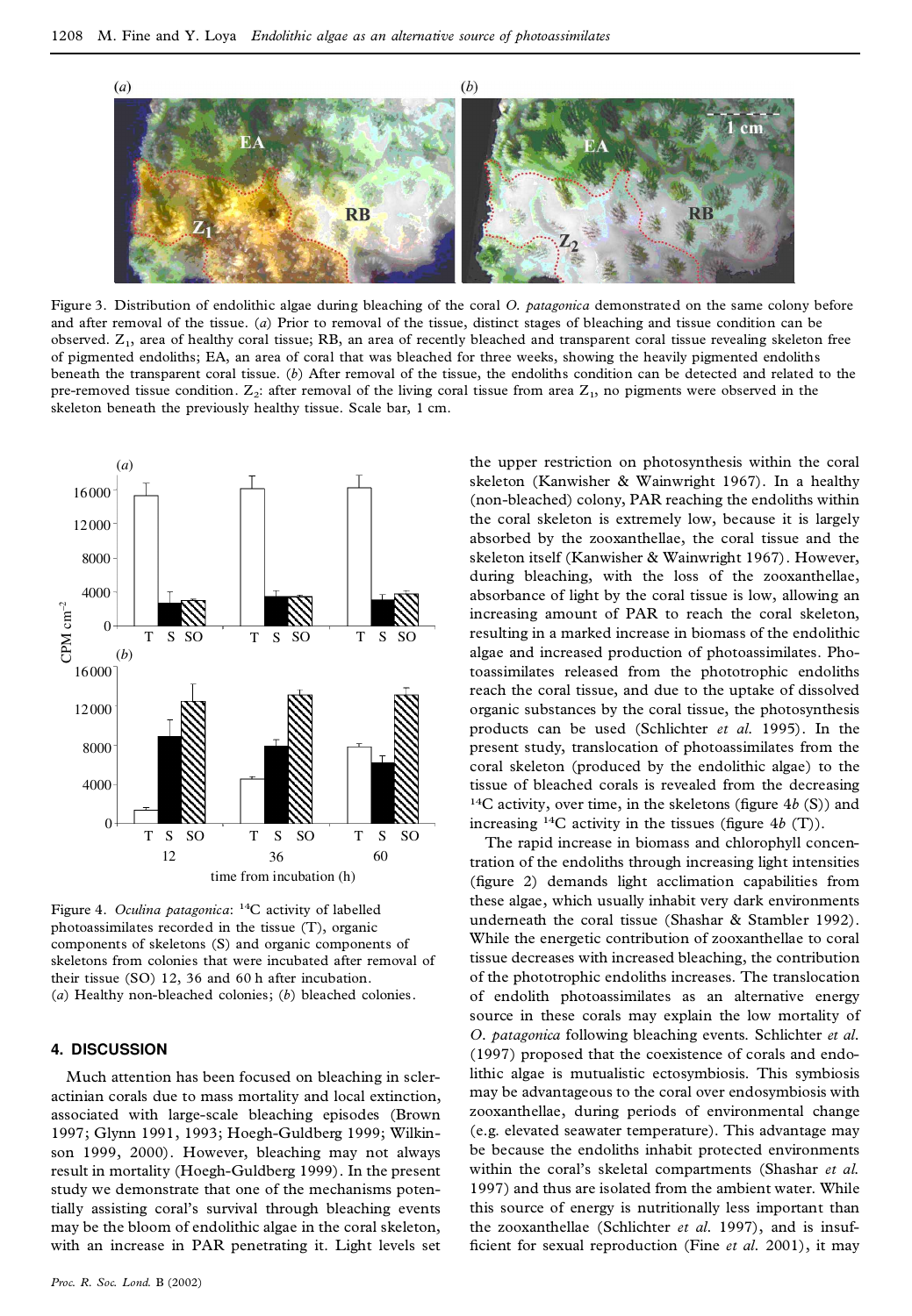be vital for the survival of bleached colonies until the recruitment of zooxanthellae, resulting in recovery from bleaching during the following winter. This phenomenon may explain why massive and encrusting species, known to harbour dense populations of phototrophic endoliths in their skeleton (Highsmith 1981; Shashar & Stambler 1992; Shashar *et al.* 1997), are generally better survivors of mass bleaching events.

Differential susceptibility of corals to bleaching and sur vival following bleaching events were reported from many regions of the world, with evident lower susceptibility of massive and encrusting species, often explained by greater tissue thickness (Glynn 1988, 1993; Brown & Suharsono 1990; Hoegh-Guldberg & Salvat 1995; Kayanne *et al.* 1999; Hoegh-Guldberg 1999). Loya *et al.* (2001) reported that during the 1998 mass-bleaching event in Okinawa, Japan, branched corals were most susceptible while massive and encrusting colonies survived. They proposed that preferential survival of thick-tissued species, and shape dependent differences in colony mass-transfer efficiency, were the reason for morphology-related survival.

We further propose that one of the mechanisms permitting survivorship of massive and encrusting coral species during bleaching events is their ability to utilize photoassi milates derived from their endolithic algae. This may explain, in part, the structural shifts that take place in some coral communities following mass-bleaching events.

The authors are grateful to N. Paz for her editorial assistance, to A. Shoob for the photography and to R. Gates and H. Lasker for valuable remarks. This research was supported by the Rieger Fellowship to M.F. and the Raynor Chair for Environmental Conservation Research to Y.L.

### **REFERENCES**

- Brown, B. E. 1997 Coral bleaching, causes and consequences. In *Proc. 8th Int. Coral Reef Symp.*, vol. 2 (ed. H. A. Lessios & I. G. Macintyre), pp. 65–74. Balboa, Republic of Panama: STRI.
- Brown, B. E. & Suharsono 1990 Damage and recovery of coral reefs affected by El Nino related seawater warming in the thousand islands, Indonesia. *Coral Reefs* **8**, [163–170.](http://antonio.catchword.com/nw=1/rpsv/cgi-bin/linker?ext=a&reqidx=/0722-4028^28^298L.163[aid=629241])
- Crossland, C. J., Barnes, D. J. & Borowitzka, M. A. 1980*a* Diurnal lipid and mucus production in the staghorn coral *Acropora acuminata*. *Mar. Biol.* **60**, 81–90.
- Crossland, C. J., Barnes, D. J., Cox, T. & Devereux, M. 1980*b* Compartmentation and turnover of organic carbon in the staghorn coral *Acropora formosa*. *Mar. Biol.* **59**, [181–187.](http://antonio.catchword.com/nw=1/rpsv/cgi-bin/linker?ext=a&reqidx=/0025-3162^28^2959L.181[aid=2643932])
- Fine, M., Zibrowius, H. & Loya, Y. 2001 *Oculina patagonica*, a non lessepsian scleractinian coral invading the Mediterranean Sea. *Mar. Biol.* **138**, 1195–1203.
- Gleason, D. F. & Wellington, G. M. 1993 Ultraviolet-radiation and coral bleaching. *Nature* **365**, [836–838.](http://antonio.catchword.com/nw=1/rpsv/cgi-bin/linker?ext=a&reqidx=/0028-0836^28^29365L.836[aid=629258])
- Glynn, P. W. 1988 El-Nino Southern Oscillation 1982–1983, nearshore population, community, and ecosystem responses. *A. Rev. Ecol. Syst.* **19**, [309–345.](http://antonio.catchword.com/nw=1/rpsv/cgi-bin/linker?ext=a&reqidx=/0066-4162^28^2919L.309[aid=2643934])
- Glynn, P. W. 1991 Coral-reef bleaching in the 1980s and possible connections with global warming. *[Trends](http://antonio.catchword.com/nw=1/rpsv/cgi-bin/linker?ext=a&reqidx=/0169-5347^28^296L.175[aid=629261]) Ecol. Evol.* **6**, [175–179.](http://antonio.catchword.com/nw=1/rpsv/cgi-bin/linker?ext=a&reqidx=/0169-5347^28^296L.175[aid=629261])
- Glynn, P. W. 1993 Coral-reef bleaching—ecological perspectives. *Coral Reefs* **12**, [1–17.](http://antonio.catchword.com/nw=1/rpsv/cgi-bin/linker?ext=a&reqidx=/0722-4028^28^2912L.1[aid=629262])
- Goreau, T. J. & Macfarlane, A. H. 1990 Reduced growth rate of *Montastrea annularis* following the 1987–1988 coral bleaching event. *Coral Reefs* **8**, [211–215.](http://antonio.catchword.com/nw=1/rpsv/cgi-bin/linker?ext=a&reqidx=/0722-4028^28^298L.211[aid=629269])

Halldal, P. 1968 Photosynthetic capacities and photosynthetic

action spectra of endozoic algae of the massive coral *Favia*. *Biol. Bull.* **134**, 411–424.

- Highsmith, R. C. 1981 Lime-boring algae in coral skeletons. *J. Exp. Mar. Biol. Ecol.* **55**, 267–281.
- Hoegh-Guldberg, O. 1999 Climate change, coral bleaching and the world's coral reefs. *Mar. Freshw. Res.* **50**, [839–866.](http://antonio.catchword.com/nw=1/rpsv/cgi-bin/linker?ext=a&reqidx=/1323-1650^28^2950L.839[aid=2643937])
- Hoegh-Guldberg, O. & Salvat, B. 1995 Periodic mass bleaching of reef corals along the outer slope in Moorea, French Polynesia. *Mar. Ecol. Prog. Ser.* **121**, 181–190.
- Jeffrey, S. W. 1968 Pigment composition of siphonale algae in the brain coral *Favia*. *Biol. Bull.* **135**, 141–148.
- Jeffrey, S. W. & Humphrey, G. F. 1975 New spectrophoto metric equation for determining chlorophylls  $a, b, c<sub>1</sub>$  and  $c<sub>2</sub>$ in higher plant, algae and natural phytoplankton. *Biochem. Physiol. P anz.* **167**, 191–194.
- Jokiel, P. L. 1980 Solar ultraviolet radiation and coral reef epifauna. *Science* **207**, 1069–1071.
- Kanwisher, J. W. & Wainwright, S. A. 1967 Oxygen balance in some reef corals. *Biol. Bull.* **133**, 378–390.
- Kayanne, H., Harii, S., Yamano, H., Tamura, M., Ide, Y. & Akimoto, F. 1999 Changes in living coral coverage before and after the 1998 bleaching event on coral reef flats of Ishigaki Island, Ryukyu Islands. *Galaxea, JCRS* **1**, 73–82.
- Kellogg, R. B. & Patton, J. S. 1983 Lipid droplets, medium of energy exchange in the symbiotic anemone, *Condylactis gigantea*, a model coral polyp. *Mar. Biol.* **75**, [137–149.](http://antonio.catchword.com/nw=1/rpsv/cgi-bin/linker?ext=a&reqidx=/0025-3162^28^2975L.137[aid=2643941])
- Kushmaro, A., Loya, Y., Fine, M. & Rosenberg, E. 1996 Bacterial infection and bleaching. *Nature* **380**, 396.
- Kushmaro, A., Rosenberg, E., Fine, M. & Loya, Y. 1998 Effect of temperature on bleaching of the coral *Oculina pata gonica* by Vibrio AK-1. *Mar. Ecol. Prog. Ser.* **171**, 131–137.
- Le Campion-Alsumard, T., Golubic, S. & Hutchings, P. 1995 Microbial endoliths in skeletons of live and dead corals, *Porites lobata* (Moorea, French Polynesia). *Mar. Ecol. Prog. Ser.* **117**, 149–157.
- Lesser, M. P., Stochaj, W. R., Tapley, D. W. & Shick, J. M. 1990 Bleaching in coral-reef anthozoans—effects of irradiance, ultraviolet radiation, and temperature on the activities of protective enzymes against active oxygen. *[Coral](http://antonio.catchword.com/nw=1/rpsv/cgi-bin/linker?ext=a&reqidx=/0722-4028^28^298L.225[aid=2643945]) Reefs* **8**, [225–232.](http://antonio.catchword.com/nw=1/rpsv/cgi-bin/linker?ext=a&reqidx=/0722-4028^28^298L.225[aid=2643945])
- Loya, Y., Sakai, K., Yamazato, K., Nakano, Y., Sambali, H. & Van Woesik, R. 2001 Coral bleaching, the winners and the losers. *Ecol. Lett.* **4**, [122–131.](http://antonio.catchword.com/nw=1/rpsv/cgi-bin/linker?ext=a&reqidx=/1461-023X^28^294L.122[aid=2643946])
- Lukas, K. J. 1974 Two species of the chlorophyte genus *Ostreobium* from skeletons of Atlantic and Caribbean reef corals. *J. Phycol.* **10**, 331–335.
- Meesters, E. H. & Bak, R. P. M. 1993 Effects of coral bleaching on tissue regeneration potential and colony survival. *Mar. Ecol. Prog. Ser.* **96**, [189–198.](http://antonio.catchword.com/nw=1/rpsv/cgi-bin/linker?ext=a&reqidx=/0171-8630^28^2996L.189[aid=2643948])
- Michalek-Wagner, K. & Willis, B. L. 2001 Impact of bleaching on the soft coral *Lobophytum compactum*. II. Biochemical changes in adults and their eggs. *Coral Reefs* **19**, 240–246.
- Muscatine, L. 1990 The role of symbiotic algae in carbon and energy flux in reef corals. *Coral Reefs* 25, 1–29.
- Muscatine, L. & Cernichiari, E. 1969 Assimilation of photo synthetic products of zooxanthellae by a reef coral. *Biol. Bull.* **137**, 506–523.
- Muscatine, L., McCloskey, L. R. & Marian, R. F. 1981 Esti mating the daily contribution of carbon from zooxanthellae to coral animal respiration. *Limnol. [Oceanogr.](http://antonio.catchword.com/nw=1/rpsv/cgi-bin/linker?ext=a&reqidx=/0024-3590^28^2926L.601[aid=629300])* **26**, 601–611.
- Muscatine, L., Falkowski, P. G., Porter, J. W. & Dubinsky, Z. 1984 Fate of photosynthetically fixed carbon and light and shade-adapted colonies of the symbiotic coral *Stylophora pistillata*. *Proc. R. Soc. Lond.* B **222**, 181–202.
- Odum, H. T. & Odum, E. P. 1955 Trophic structure and pro ductivity of windward coral reef community on Eniwetok Atoll. *Ecol. Monogr.* **25**, 291–320.
- Oren, U., Rinkevich, B. & Loya, Y. 1997 Oriented intra-col-